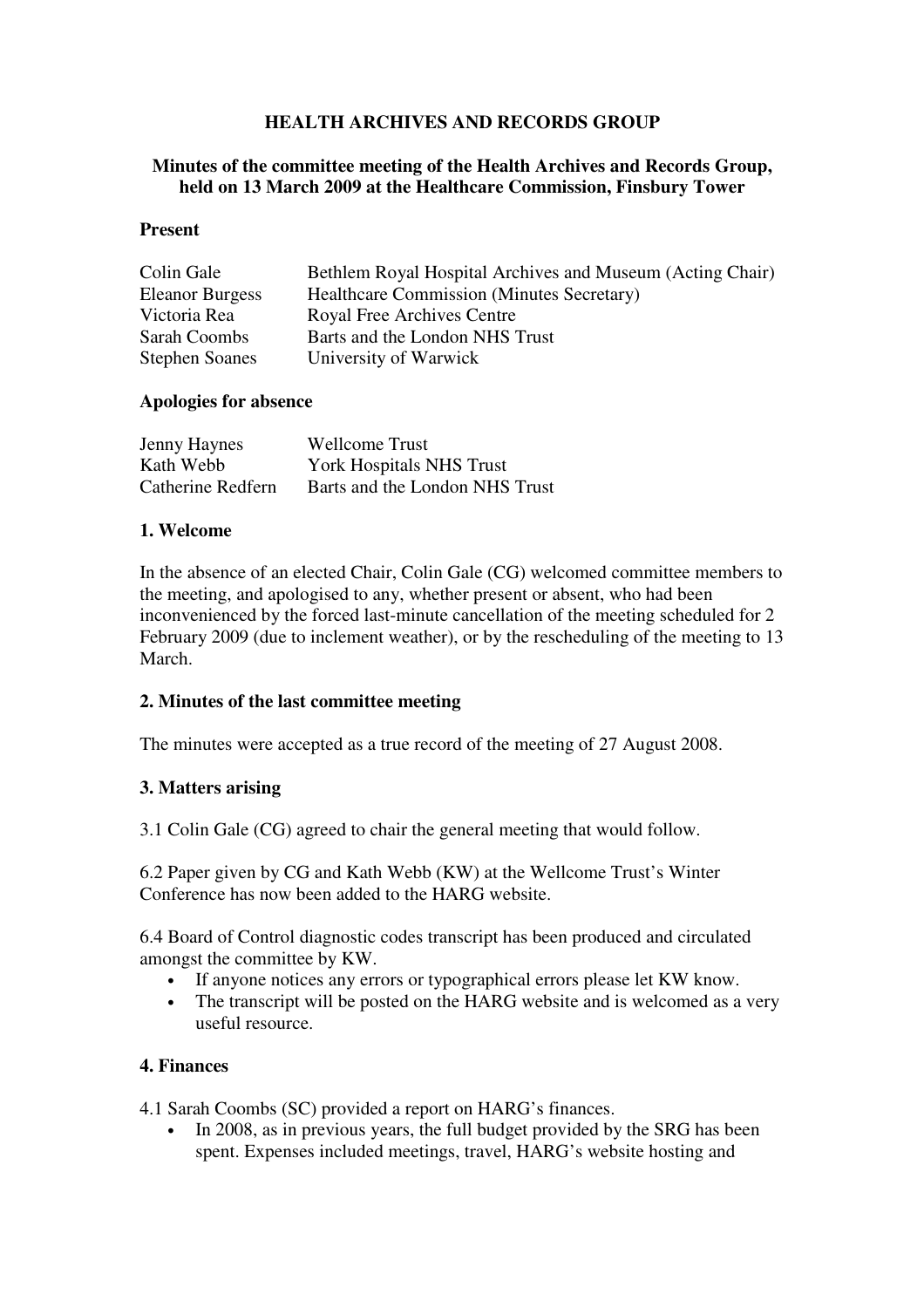promotional leaflets for the Society of Archivists (SoA) conference and the Wellcome's Winter Conference

4.2 Concerning financial provision for future years, it was noted that

- in future funding will need to be justified and shown to be meeting SoA aims and objectives
- Speakers' fees and travel will not be funded

4.3 SC asked those making claims to ensure they include their email address at the top of the claim form to enable SoA to acknowledge receipt.

# **5. Website**

5.1 SC provided an update on website activity.

- May-Dec 08 (8 months): had 522 visits (rough average of 2 visits per day), 67% were new visits. Also, of which 26% came from search engines.
- Jan-Feb 09 (2 months): had 150 visits,  $72\%$  new visits.  $43\%$  came from search engines.

5.2 SC reported that she required the assistance from someone with access to Dreamweaver or Frontpage in the maintenance of the website.

5.3 SC also asked for more examples policies (in particular archive policies) to be forwarded to here for inclusion on the website.

# **6. Any other business: it was noted that**

6.1 The Department of Health had issued a revised part 2 of the Code of Practice on Records Management (further details in general meeting to follow).

6.2 Results of the 30 year rule review had been released, and that the recommendation is that it be reduced to 15 years. A staggered approach to implementation was considered likely.

6.3 CG is developing a list of freelance archival and conservation consultants to give to enquirers approaching HARG for such advice. Anyone wishing to be included on this list should pass their details to CG.

6.4 There is the possibility that the Wellcome Trust might provide funding for the publication of the research value booklet, in time for the booklet to be included in conference packs for the British Record Association's conference in December 2009.

# **7. Date and arrangements for 2009 Annual General Meeting (AGM)**

7.1 Friday 3 July 2009 was set as the date of the AGM, and the Thackray Museum in Leeds as the venue. CG reported that he was in discussions with a potential sponsor about covering the costs of the meeting. In the absence of sponsorship, meeting costs would be covered by HARG's 2009 budget.